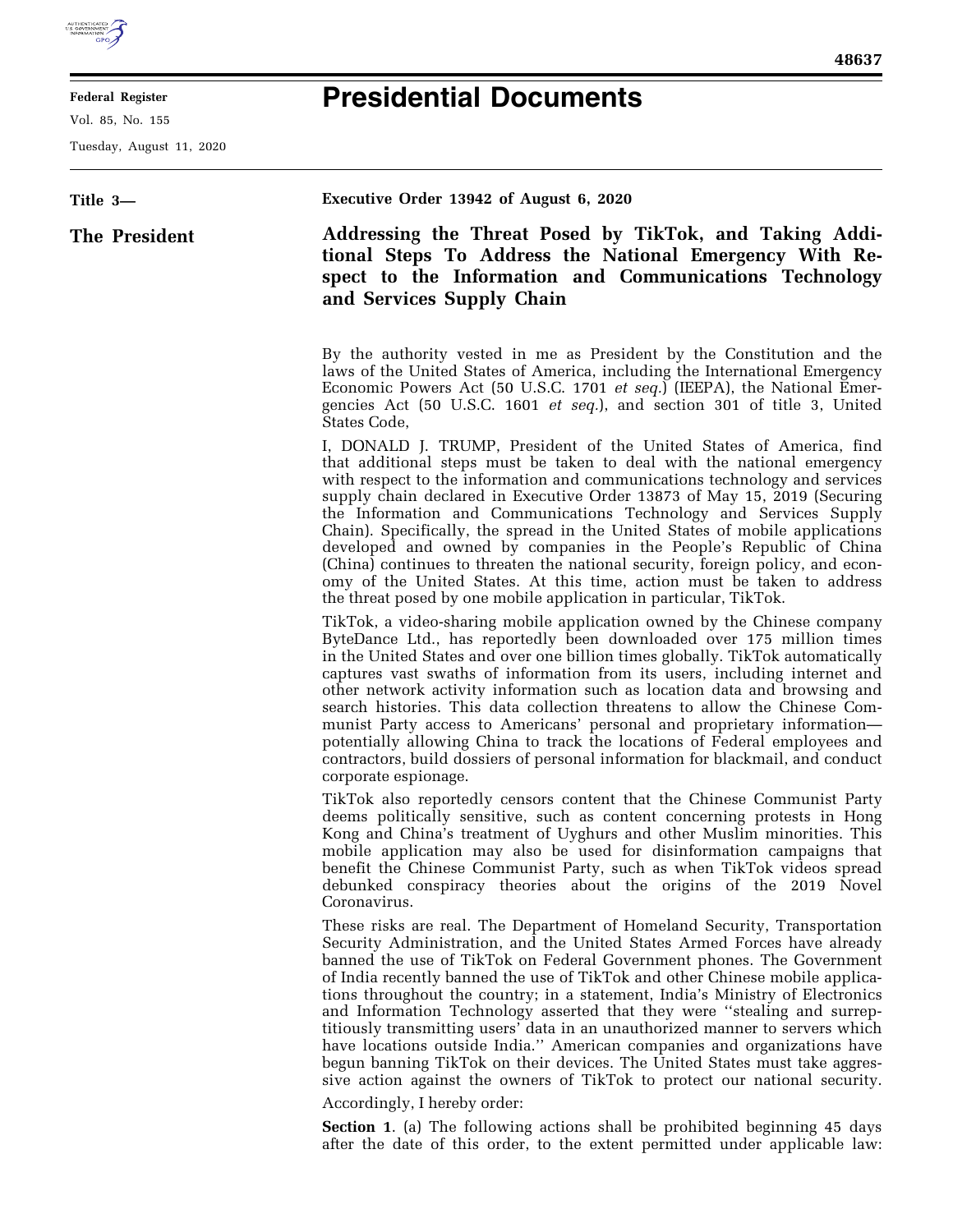any transaction by any person, or with respect to any property, subject to the jurisdiction of the United States, with ByteDance Ltd. (a.k.a. Zijié Tiàodòng), Beijing, China, or its subsidiaries, in which any such company has any interest, as identified by the Secretary of Commerce (Secretary) under section 1(c) of this order.

(b) The prohibition in subsection (a) of this section applies except to the extent provided by statutes, or in regulations, orders, directives, or licenses that may be issued pursuant to this order, and notwithstanding any contract entered into or any license or permit granted before the date of this order.

(c) 45 days after the date of this order, the Secretary shall identify the transactions subject to subsection (a) of this section.

**Sec. 2**. (a) Any transaction by a United States person or within the United States that evades or avoids, has the purpose of evading or avoiding, causes a violation of, or attempts to violate the prohibition set forth in this order is prohibited.

(b) Any conspiracy formed to violate any of the prohibitions set forth in this order is prohibited.

**Sec. 3**. For the purposes of this order:

(a) the term ''person'' means an individual or entity;

(b) the term ''entity'' means a government or instrumentality of such government, partnership, association, trust, joint venture, corporation, group, subgroup, or other organization, including an international organization; and

(c) the term ''United States person'' means any United States citizen, permanent resident alien, entity organized under the laws of the United States or any jurisdiction within the United States (including foreign branches), or any person in the United States.

**Sec. 4**. The Secretary is hereby authorized to take such actions, including adopting rules and regulations, and to employ all powers granted to me by IEEPA as may be necessary to implement this order. The Secretary may, consistent with applicable law, redelegate any of these functions within the Department of Commerce. All departments and agencies of the United States shall take all appropriate measures within their authority to implement this order.

**Sec. 5**. General Provisions. (a) Nothing in this order shall be construed to impair or otherwise affect:

(i) the authority granted by law to an executive department, agency, or the head thereof; or

(ii) the functions of the Director of the Office of Management and Budget relating to budgetary, administrative, or legislative proposals.

(b) This order shall be implemented consistent with applicable law and subject to the availability of appropriations.